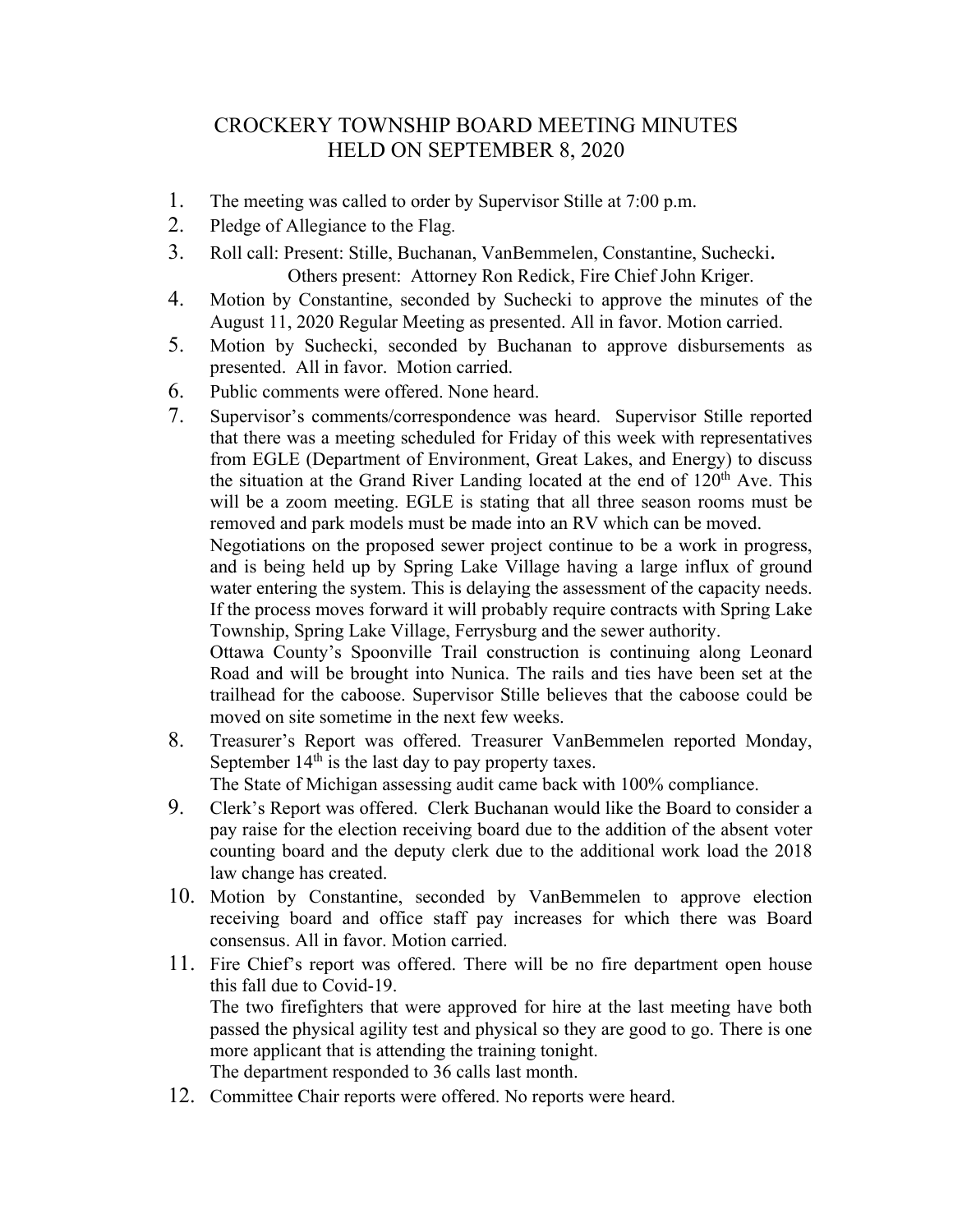- 13. Board Member Committee reports were offered. None was heard.
- 14. Supervisor Stille called the public hearing for two no wake zones on the Grand River to order at 7:30 p.m. The Supervisor and Attorney Redick gave a brief overview of the proposed resolutions. One is for the river area in front of the Conestoga Campground and the second is for the area of the river between Mezeske's island and their property. Public comments were offered and both land owners were present, but chose not to comment further at this time because they had spoke about the problems caused by wakes at the August 11, 2020 Crockery Township Board Meeting. During the public hearing, the Board also considered the comments offered by the adjacent landowners on August 11, as follows: Mr. and Mrs. Mezeske spoke about the problems they are having with boats creating wake along the Grand River in front of their property. Boats and jet skis are traveling at high speeds through the channel area between the island and the shoreline in front of their house. Many times they have witnessed watercraft come dangerously close to their dock. The wake is also causing erosion and damage to the shoreline at a rapid pace. They are requesting the township's assistance in having a no-wake in this area.

Dawn Detra, a representative from Conestoga Campground stated the campground is also asking for the township to help in getting a no-wake area in front of the campground. They stated that boats and jet skis are traveling at fast speeds and that wake created is causing damage to the docks and boats moored at their docks. People on the docks are often put in danger of being thrown into the Grand River due to the wake. They also stated there is significant erosion as a result of the high water and wake from watercraft. No comments opposed to the resolutions were heard. The public hearing was declared closed at 7:39 p.m.

- 15. Motion by VanBemmelen, seconded by Suchecki to adopt Resolution 2020-17, Resolution To Request That The Michigan Department Of Natural Resources Recommend A Special Local Ordinance For A No-Wake Zone On The Grand River [Conestoga Campground, 9720 Oriole Drive]. All in Favor. Motion carried.
- 16. Motion by Buchanan, seconded by Suchecki to adopt Resolution 2020-18, Resolution To Request That The Michigan Department Of Natural Resources Recommend A Special Local Ordinance For A No-Wake Zone On The Grand River [Northerly Channel of Grand River, adjacent to Mezeske parcels]. All in favor. Motion carried.
- 17. Motion by VanBemmelen, seconded by Suchecki to adopt Ordinance 2020-12, An Ordinance To Amend Township Ordinance No.2020-9, The Township Adult Use Marijuana Establishment Ordinance. Vote taken; Yes – 4, No- 1. Motion carried.
- 18. Motion by Constantine, seconded by Buchanan to adopt Resolution 2020-19, Resolution To Redetermine Annual Special Assessment For Sanitary Sewer Special Assessment District No.1. All in favor. Motion carried.
- 19. Motion by VanBemmelen,, seconded by Buchanan to approve making a payment to Ottawa County in the amount of \$38,407.44 to pay off Crockery Township's assessment balance on the Hecksel Drain. All in favor. Motion carried.